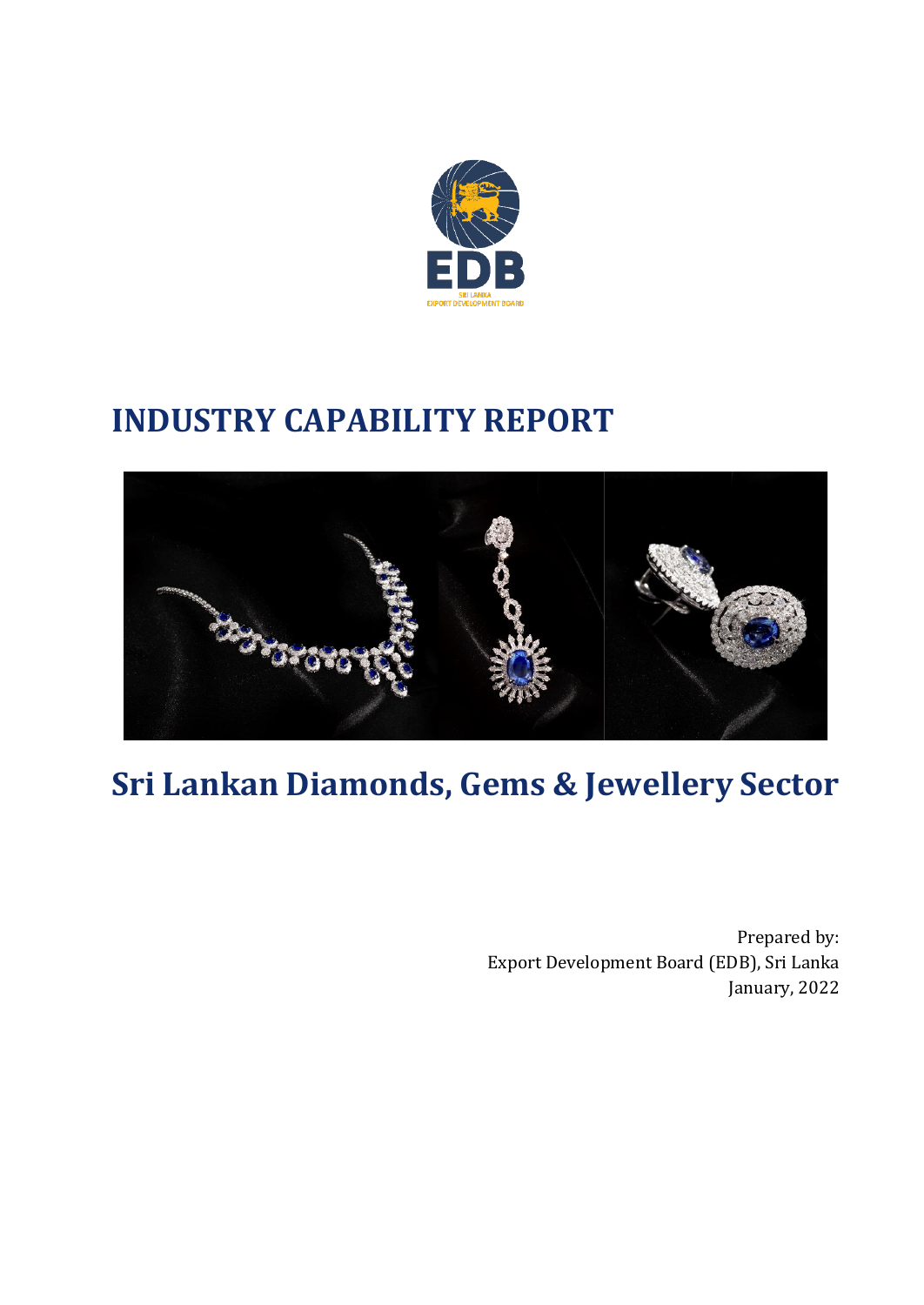# **TABLE OF CONTENTS**

| 2. |                                                                             |
|----|-----------------------------------------------------------------------------|
| 3. |                                                                             |
| 4. |                                                                             |
| 5. |                                                                             |
| 6. | <b>GEOGRAPHICAL DISTRIBUTION ACROSS THE COUNTRY &amp; KNOWN CLUSTERS IF</b> |
|    |                                                                             |
|    |                                                                             |
| 8. |                                                                             |
| 9. |                                                                             |
|    |                                                                             |
|    | 11. GOVERNMENT POLICY AND SUPPORT AVAILABLE IN THE SECTOR  5                |
|    |                                                                             |
|    |                                                                             |
|    | 14. GROWTH IN EXPORTS AND MAIN IMPORTING COUNTRIES OF LAST 5 YEARS  6       |
|    |                                                                             |
|    |                                                                             |
|    |                                                                             |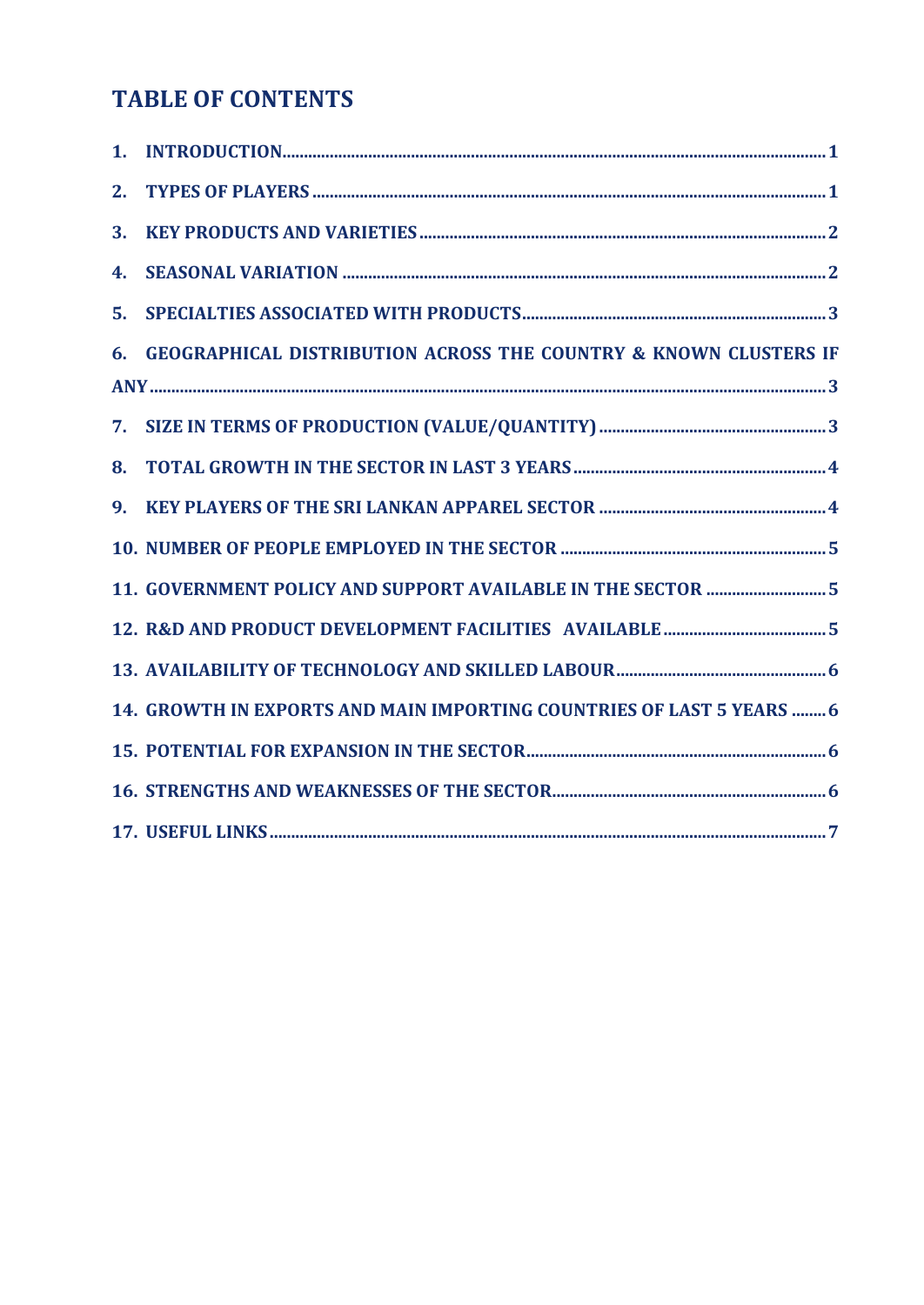# <span id="page-2-0"></span>**1. INTRODUCTION**

Sri Lanka has a long traditional association with the international Gem and Jewellery trade and has been known as the cradle of treasures for its precious, natural gemstones. The art of jewellery making and Sri Lanka's gem industry have been widely acclaimed in literary works dating as far back as 250 B.C. Legend has it that King Solomon, wooded Queen Sheba with gifts of priceless Sri Lankan gems and that throughout the ages Sri Lankan gems have adorned Crowns and Thrones and bedecked royalty the world over, including more recently, Queen Victoria, Princess Diana of Britain and Duchess of Cambridge.

Sri Lanka is currently positioned in the global market as a source of supply of high-quality Gems and is reputed to be a quality cutting & finishing centre in the world producing stones that meet the highest standard.

Since historic times, the jewellery industry has developed considerably and today Sri Lanka has both traditional jewellery industry and export-oriented industry ready to supply to the international market. Sri Lanka is also well known for diamond cutting skills where quality is a pre-requisite. Sri Lanka's specialty is in cutting of small diamonds with exceptionally high quality.

#### <span id="page-2-1"></span>**2. TYPES OF PLAYERS**

There are around 300 exporters of gems, diamond and jewellery which fall under the categories of large, medium and small. Most of the exporters are SMEs and they are scattered across the country.

The business Value Chain of Sri Lanka's Gem and Jewellery Industry



The entire industry employees around 650,000 persons including Miners, cutters and polishers, dealers, jewellery designers and Craftsmen, mechanists and sales people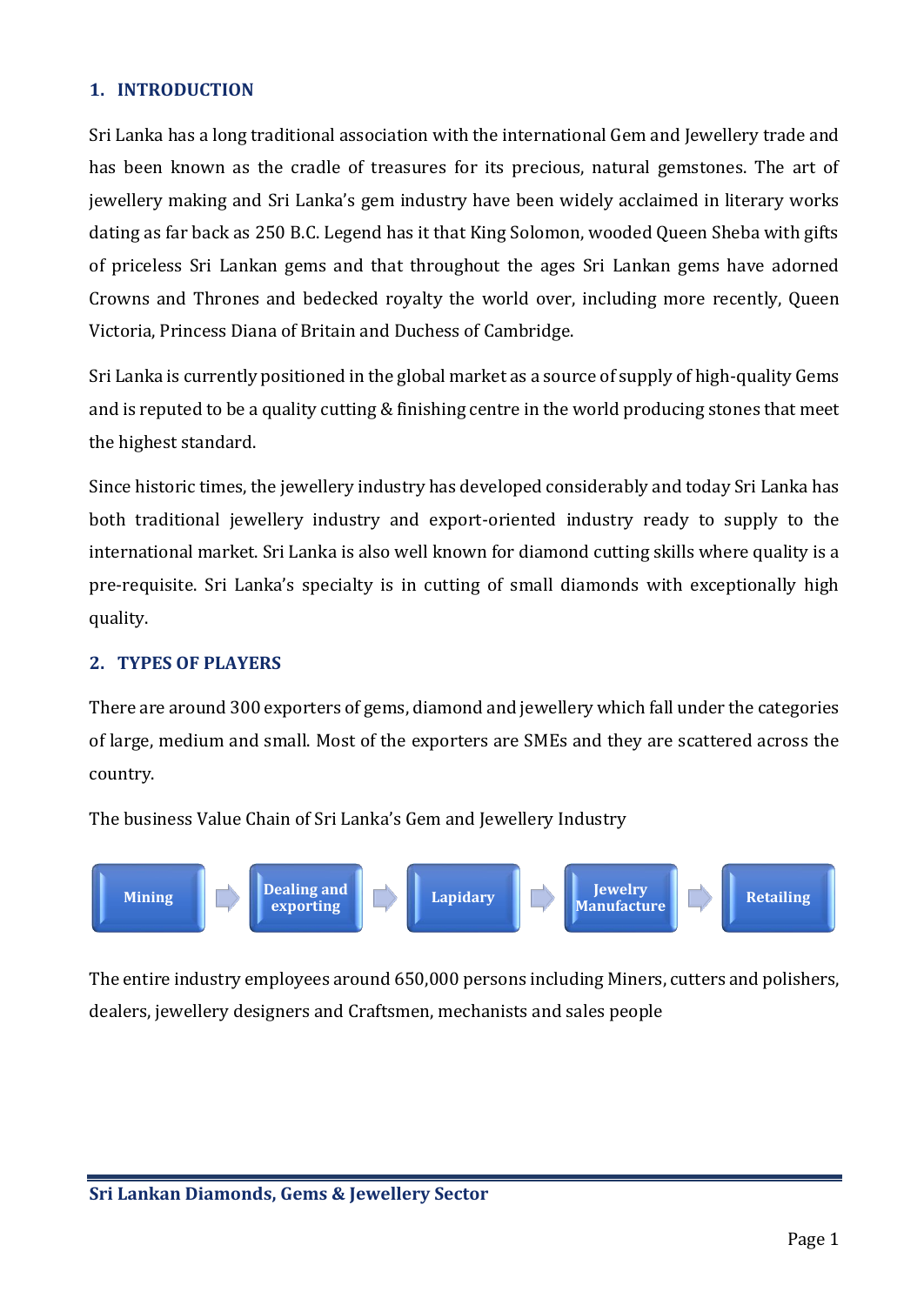# <span id="page-3-0"></span>**3. KEY PRODUCTS AND VARIETIES**

Sri Lanka is blessed with over 70 varieties of coloured stones out of 200 found in the world and is among the five most important gem‐bearing nations of the world.

Sri Lanka's mineral rich soils have been yielding a seemingly never-ending supply of high quality precious and semi-precious gem stones such as sapphires in its shades of blue, pink, yellow, green colours, star sapphires, Rubies, Star Rubies, Alexandrites, Cat's eyes, garnets, Zircons, Tourmalines, aquamarines topaz, Spinals, Moonstones, quartz and a large number of rare gemstones.

Amongst the outstanding gemstones that Sri Lanka has produced in the contemporary era are the Blue Giant of the Orient (466 cts), Logan Blue Sapphire (423 cts), Blue Belle of Asia (400 cts), Rossar Reeves Star Ruby (138.7 cts), Star of Lanka (393 cts. Star Sapphire) and Ray of Treasure (105 cts. Cat's Eye). The first three gemstones are on display at the Smithsonian Institute in Washington DC, USA.

The Gems and Jewellery Industry can be classified in to various sub segments like Diamonds, precious stones, gold and silver jewellery, fashion and ethnic jewellery etc. However, the three major segments in Sri Lanka are precious stones, gold and silver jewellery and Diamonds.

#### <span id="page-3-1"></span>**4. SEASONAL VARIATION**

There is no major variation in the gem and jewellery sector. However, during the months of May‐ July there is an increased demand for bridal jewellery which is mainly white/yellow gold with Diamonds and Sapphire.

| Gems |                                                               | <b>Diamond</b> |          | <b>Jewellery</b> |                                 |  |
|------|---------------------------------------------------------------|----------------|----------|------------------|---------------------------------|--|
|      | • Free size and investment $\bullet$ cutting and polishing of |                |          | $\bullet$        | Manufactured in 9K,             |  |
|      | gemstones                                                     |                | Diamonds |                  | 14K, 18K gold, Platinum         |  |
|      | • Calibrated gemstones                                        |                |          |                  | <b>Sterling</b><br>Silver<br>0r |  |
|      | • Rare gemstones                                              |                |          |                  | combination of 2 or             |  |
|      | • Gem cutting services                                        |                |          |                  | more metals.                    |  |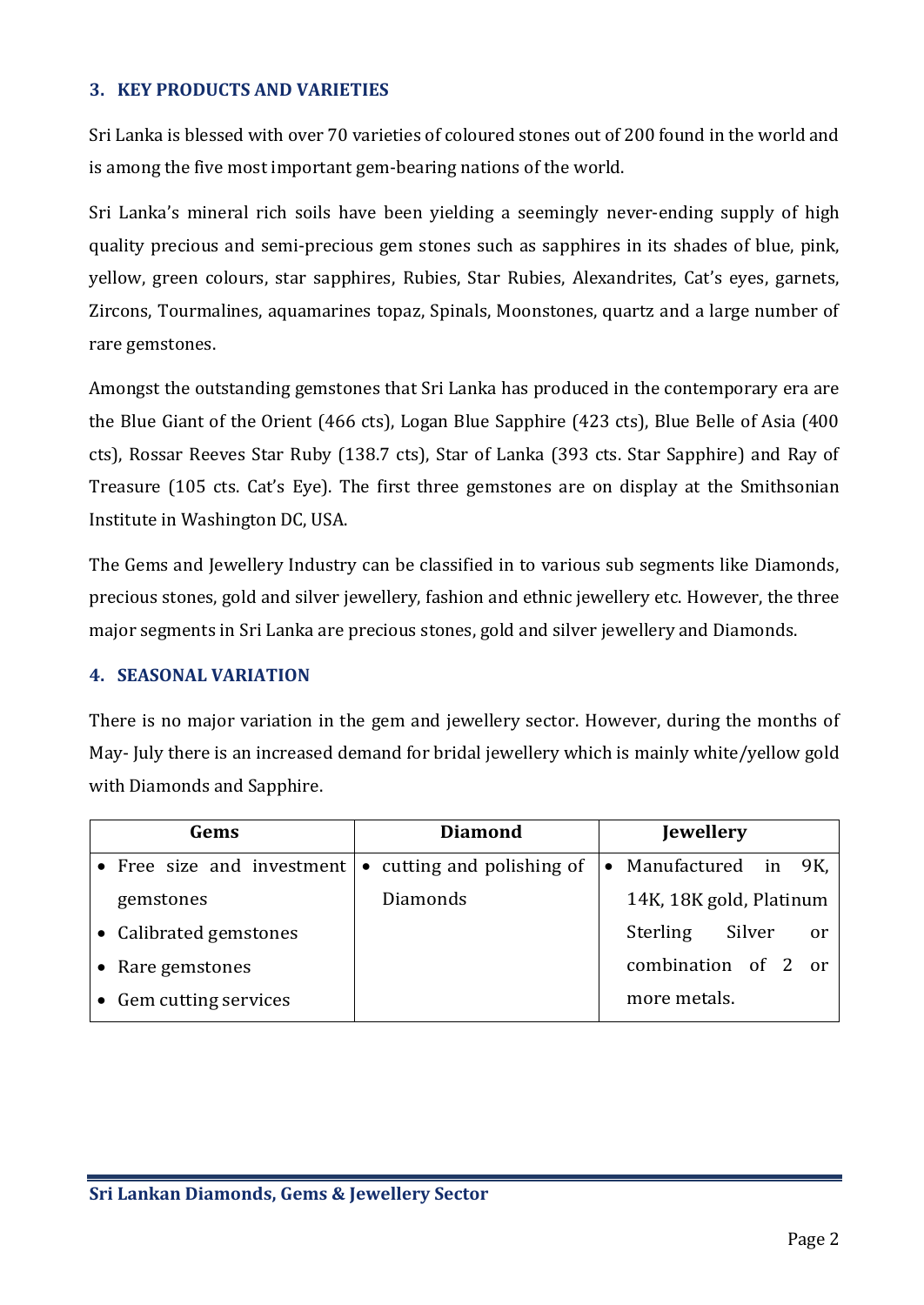#### <span id="page-4-0"></span>**5. SPECIALTIES ASSOCIATED WITH PRODUCTS**

A unique feature of Sri Lanka's gem mines is that an assortment of gems such as Spinels, Corundums (Blue and Star Sapphires, Rubies) Cat's Eyes, Zircon and many others are found in a single gem pit. Gem mining in Sri Lanka is almost entirely confined to sedimentary deposits.

The techniques of mining and processing in Sri Lanka though labour intensive is very efficient compared with gem mining in other developing countries and the recovery of fine gems as small as one millimeter or less is assured. Protection of the environment is ensured by law.

Sri Lanka Blue Sapphire's have been well‐known for many generations for its natural colour and luster. And it is the Sri Lanka's Gem Supreme and the finest in the world. This precious gem has a high clarity transparency and saturation of colour which is a hall mark of an excellent Blue Sapphire.

Sri Lanka's jewellery makers have refined their hereditary skills over centuries, to attain the highest standards in exquisite craftsmanship and sophisticated creativity with the modern touch. With the addition of the latest technology in design and manufacture, and a new focus on design excellence, Sri Lanka is emerging as a design centre offering high quality jewellery collections of Silver, Gold and Platinum.

#### <span id="page-4-1"></span>**6. GEOGRAPHICAL DISTRIBUTION ACROSS THE COUNTRY & KNOWN CLUSTERS IF ANY**

There are 5 major gem producing areas in Sri Lanka with Ratnapura (the "city of Gems") being the traditional gem mining area. The gem‐bearing is approximately 80 miles in length and 20miles wide, and lays south‐west of the central hills. Apart from this main belt of production, there are also gem producing areas in several other parts of the country.

Jewellery making has been a traditional industry in Sri Lanka and there are a number of traditional craft villages spread around the country. The main villages are in the Southern province and the Western Province.

# <span id="page-4-2"></span>**7. SIZE IN TERMS OF PRODUCTION (VALUE/QUANTITY)**

Due to the highly diverse nature in this sector, it is hard to determine the size of production. However, the value and quantity of exported diamonds, gems and jewellery (during the last three years) are as follows.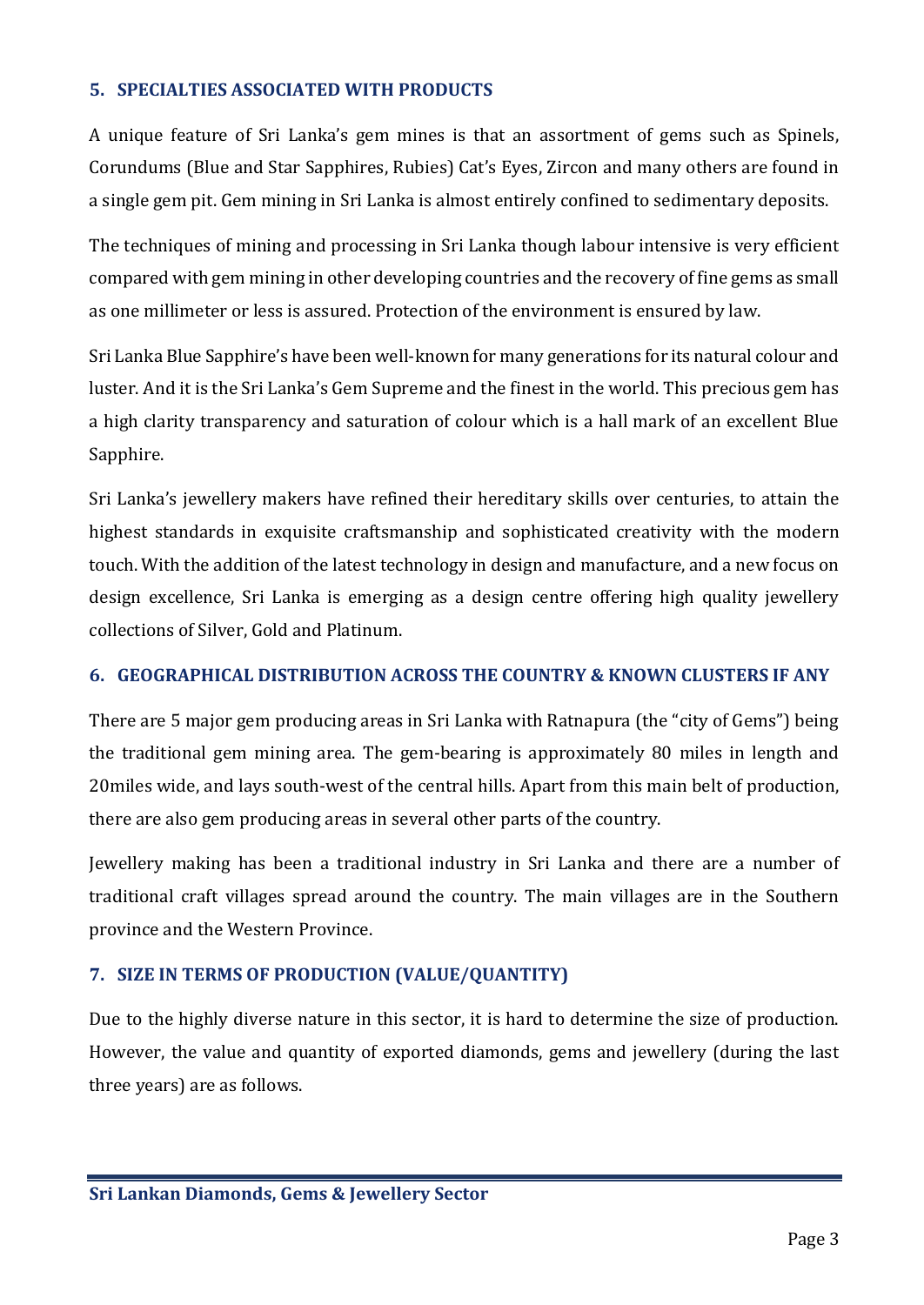| <b>Description</b> | Value US\$. (Mn) |      |                |  |  |  |
|--------------------|------------------|------|----------------|--|--|--|
|                    | 2019             | 2020 | 2021           |  |  |  |
| <b>Diamonds</b>    | 118.7            | 74.3 | 121.5          |  |  |  |
| Gems               | 181.1            | 65.6 | 156.3          |  |  |  |
| <b>Jewellery</b>   | 13.9             | 8.2  | $\overline{4}$ |  |  |  |

**Source: Sri Lanka Customs**

# <span id="page-5-0"></span>**8. TOTAL GROWTH IN THE SECTOR IN LAST 3 YEARS**

| <b>Description</b> | Value US\$. (Mn) |       |          |       |         |  |  |
|--------------------|------------------|-------|----------|-------|---------|--|--|
|                    | 2019             | 2020  | % Growth | 2021  | %Growth |  |  |
| <b>Diamonds</b>    | 118.7            | 74.3  | $-37.4$  | 121.5 | 63.5    |  |  |
| Gems               | 181.1            | 65.6  | $-63.8$  | 156.3 | 138.3   |  |  |
| <b>Jewellery</b>   | 13.9             | 8.2   | $-41.0$  | 14.7  | 79.3    |  |  |
| <b>Total</b>       | 313.7            | 148.1 | $-52.8$  | 292.5 | 97.5    |  |  |

**Source: Sri Lanka Customs**

# <span id="page-5-1"></span>**9. KEY PLAYERS OF THE SRI LANKAN APPAREL SECTOR**

#### **DIAMONDS**

- DIAMOND CUTTERS LTD
- NIRU LANKA EXPORTS PVT LTD
- NISOL DIAMONDS PVT LTD
- BROOKY DIAMOND PVT LTD
- RAJ DIAMONS PVT LTD

#### **GEMS**

- ELLAWALA EXPORTS PVT LTD
- PRIYANTHA GEMS
- MUSHAN INTERNATIONAL
- NATURAL SAPPHIRES CEYLON PVT LTD
- GEM PARADISE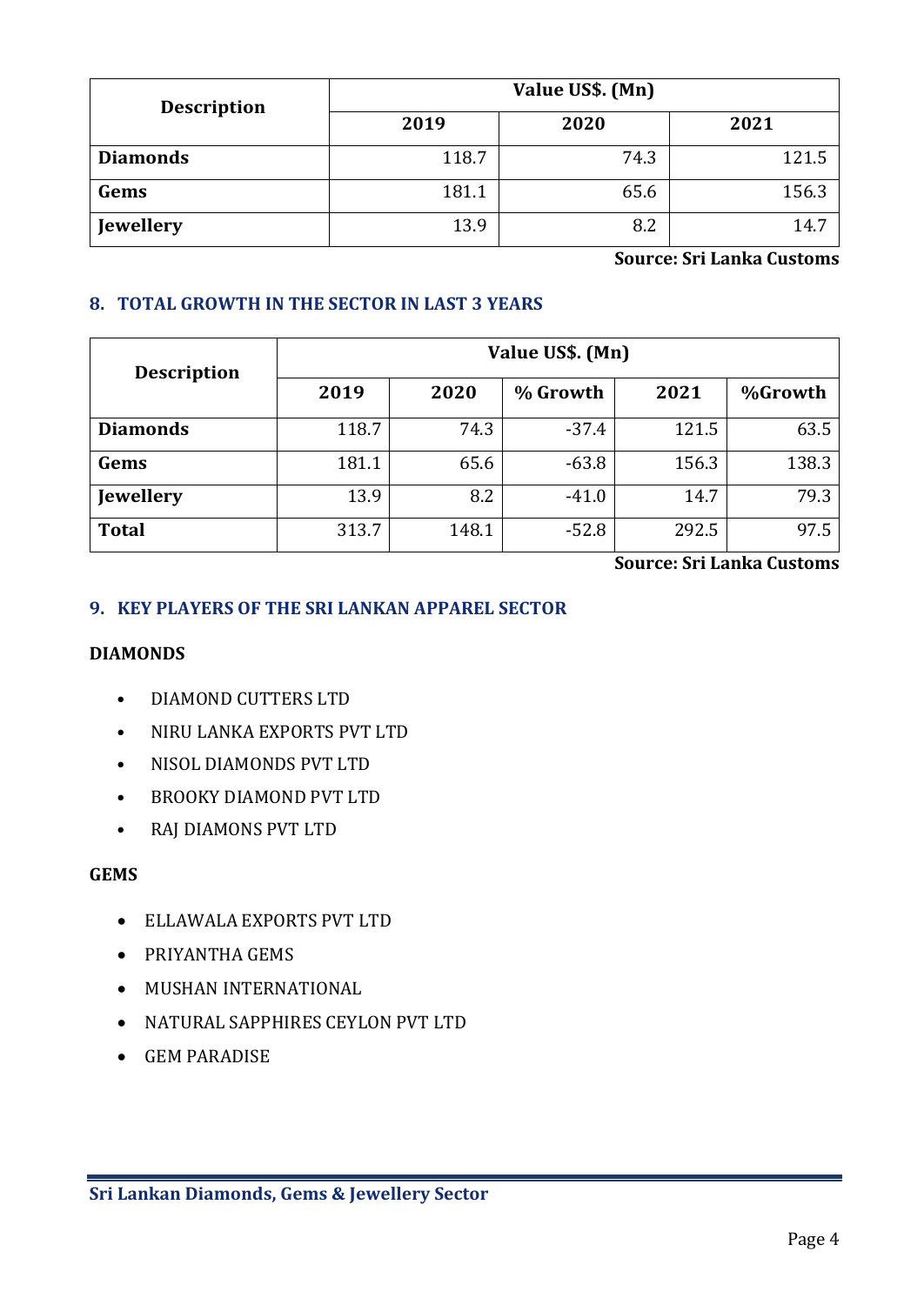# **JEWELLERY**

- N J EXPORTS PVT LTD
- TROPICAL FINDINGS PVT LTD
- CEYLON JEWELRY MANUFACTURERS PVT LTD
- R K S LANKA PVT LTD
- D AND O INTERNATIONAL PVT LTD

# <span id="page-6-0"></span>**10.NUMBER OF PEOPLE EMPLOYED IN THE SECTOR**

Approximately 650,000.

# <span id="page-6-1"></span>**11.GOVERNMENT POLICY AND SUPPORT AVAILABLE IN THE SECTOR**

All imports of precious metals and gems (including diamonds) have been exempted from Customs duty and Value Added Tax (VAT). Port and Airport Development Levy (PAL) have been removed on gems, diamonds and gold imports.

VAT rate on supply of jewellery has been reduced from 20% to 5%. Concessionary PAL rate of 2% for selected plant and machinery imported for high value-added product has been introduced.

The laws in Sri Lanka guarantees copyright protection of designs. Simplified import‐export procedure offers international buyers' peace of mind and ease of operation when dealing with Sri Lanka. Sri Lanka's membership of the Convention on the ATA Carnet, facilitates the smooth transportation of jewellery.

An Import Export Gem Office at the Cargo Village at the International Airport in Katunayake expedites the clearance of rough gemstones and export of cut & polished gems, jewellery and diamonds.

# <span id="page-6-2"></span>**12.R&D AND PRODUCT DEVELOPMENT FACILITIES AVAILABLE**

Gem and Jewellery Research and Training Institute, University of Moratuwa, Vocational Training Institute, Technical College provides training and research facilities for the Gem and jewellery industry. Further National Gem and Jewellery Authority, Export Development Board, Gemmologists Association too organize product/design development programmes for the sector.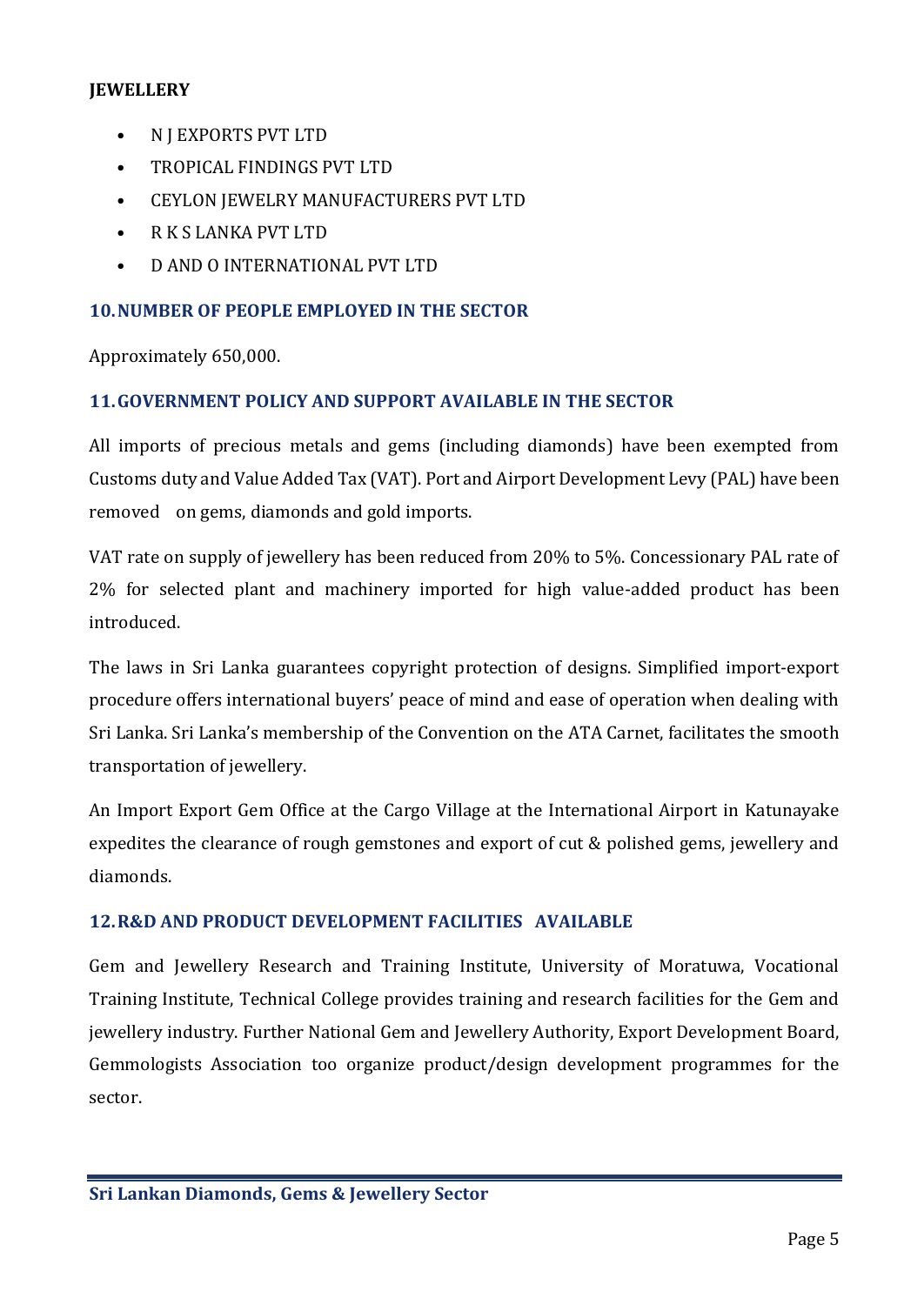# <span id="page-7-0"></span>**13.AVAILABILITY OF TECHNOLOGY AND SKILLED LABOUR**

The industry uses advance technology in cutting of Gems and Diamonds as well as jewellery manufacturing. The industry consists of a highly skilled and trained work force.

# <span id="page-7-1"></span>**14.GROWTH IN EXPORTS AND MAIN IMPORTING COUNTRIES OF LAST 5 YEARS**

The average growth in last 05 years (2017 – 2021) in export of Diamonds, Gems and Jewellery is 10.2%.

- Israel is the major importing country for Diamonds
- United States is the major importing country for Gems
- United States is the major importing country for Jewellery

#### <span id="page-7-2"></span>**15.POTENTIAL FOR EXPANSION IN THE SECTOR**

- Availability of gem deposits in most parts of the country.
- Well employed lapidaries
- An educated and trainable workforce.
- A business-friendly environment

#### <span id="page-7-3"></span>**16.STRENGTHS AND WEAKNESSES OF THE SECTOR**

| <b>Strengths</b>                                                                                                                                                                                                                                                                                                                                                                                                                                                                                                                                                                                         | <b>Weakness</b>                                                                                                                                                                                                                                                                 |
|----------------------------------------------------------------------------------------------------------------------------------------------------------------------------------------------------------------------------------------------------------------------------------------------------------------------------------------------------------------------------------------------------------------------------------------------------------------------------------------------------------------------------------------------------------------------------------------------------------|---------------------------------------------------------------------------------------------------------------------------------------------------------------------------------------------------------------------------------------------------------------------------------|
| Capacity to build a highly comprehensive<br>gem and jewellery industry<br>Inherent craftsmanship<br>High potential for employment generation<br>Ready access to technical assistance and<br>business development services.<br>Long history of gem cutting - artisan<br>culture which still sustains itself<br>An educated and trainable workforce<br>The availability of a wide variety of<br>precious and semi-precious gem stones<br>A business-friendly government, with the<br>minimum of formalities providing a wide<br>array of tax incentives<br>Duty free access to imports of raw<br>materials | Lack of infrastructure facilities<br>$\bullet$<br>Smallness of the enterprises<br>$\bullet$<br>Lack of proper technology<br>High cost of raw materials<br>Lack of strategic focus for the<br>sector<br>Limited access to credit.<br>Low participation of younger<br>generation. |